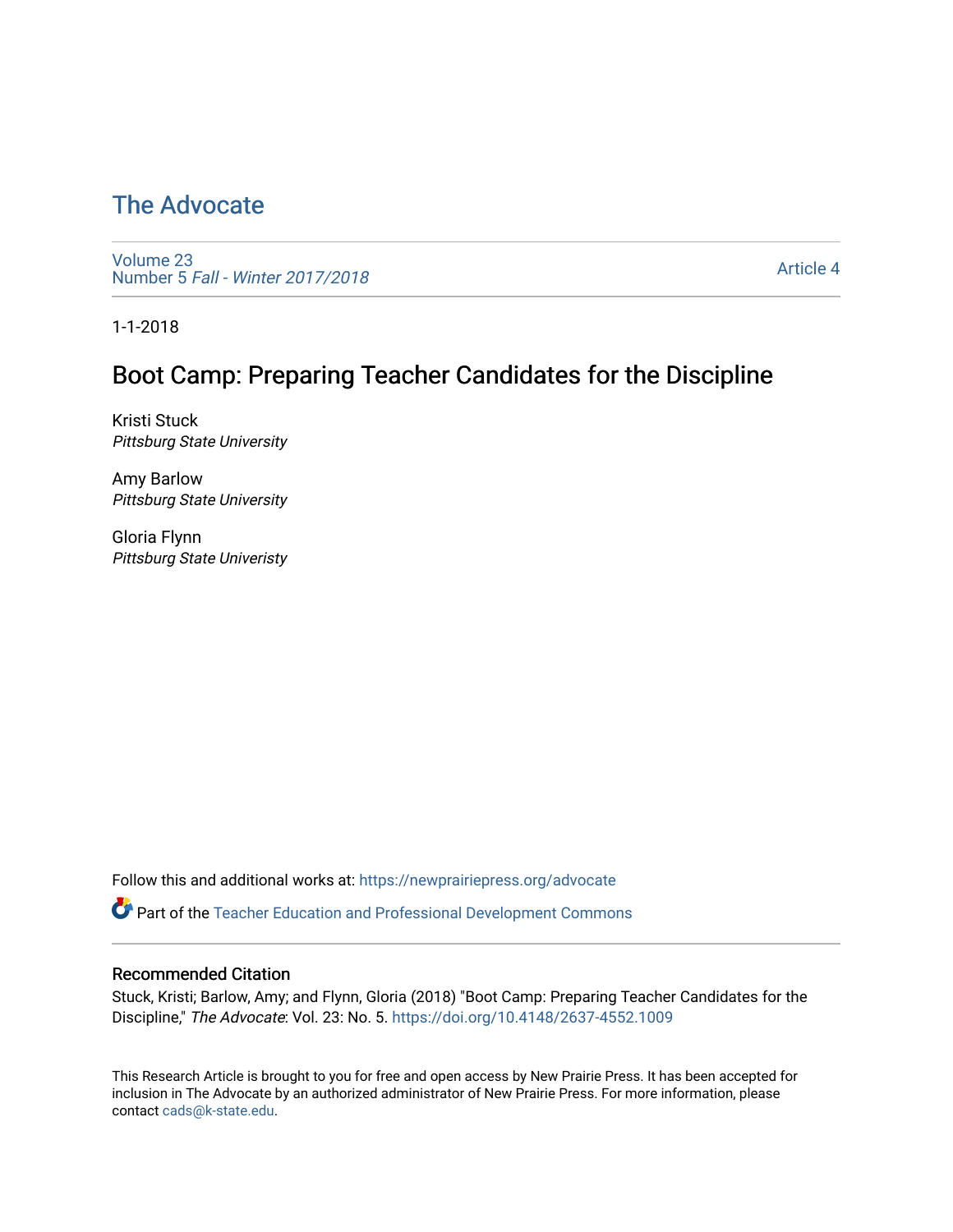## Boot Camp: Preparing Teacher Candidates for the Discipline

## Abstract

Colleges and universities commonly implement orientation courses to help freshmen and transfer students adjust to the academic demands and social challenges of higher education. This article examines one university's implementation of a similar concept for teacher candidates transitioning from general to professional studies. The seminar, known as Boot Camp, is designed to prepare students for the rigor of coursework/clinical responsibilities and the teaching profession. Through a pre-post seminar questionnaire, participants showed growth in their perceptions and understandings of seminar topics. A faculty questionnaire indicated positive student outcomes from the seminar as observed through coursework and daily interactions with teacher candidates.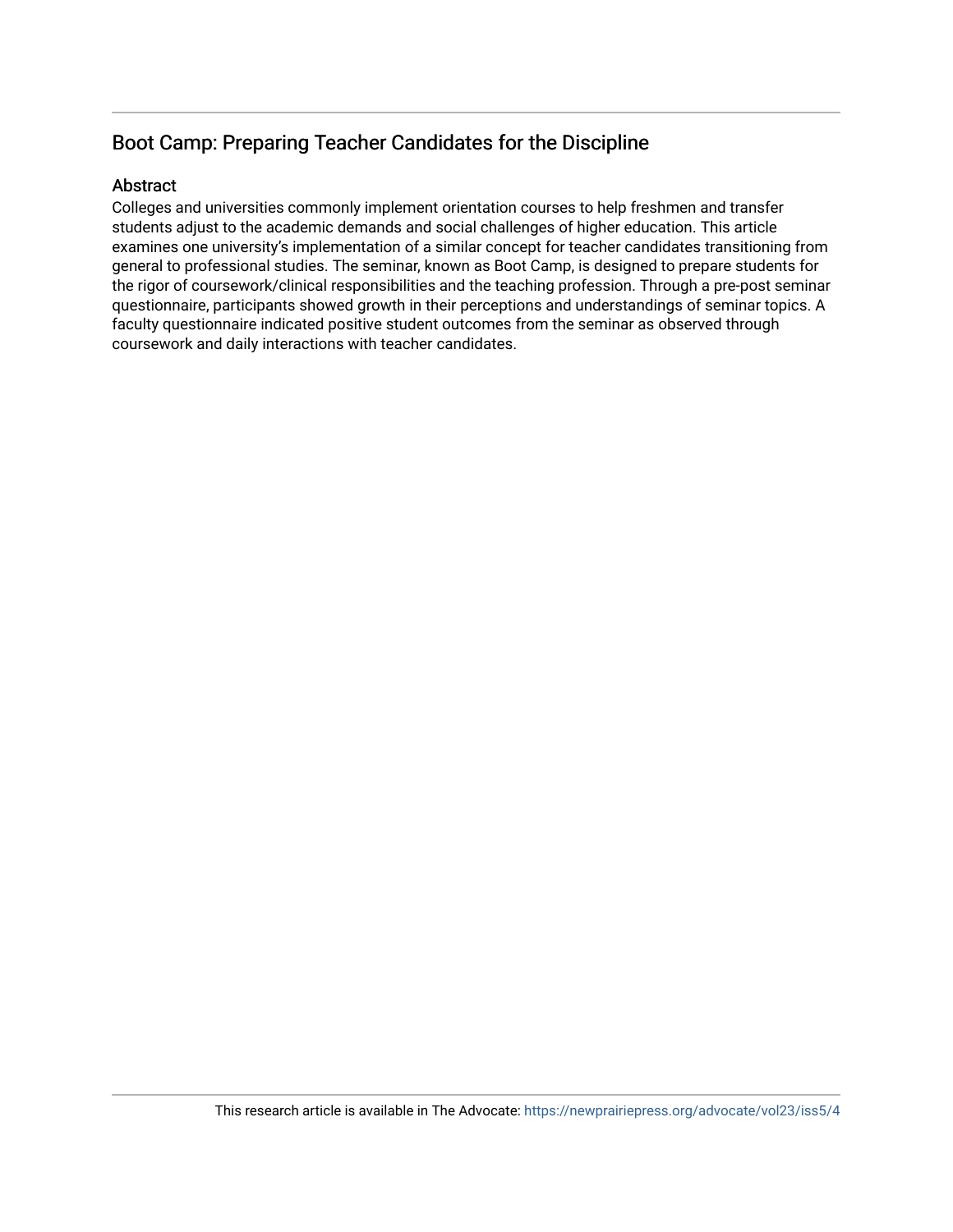## **Boot Camp: Preparing Teacher Candidates for the Discipline**

**Kristi Stuck Amy Barlow Gloria Flynn Pittsburg State University** 

#### **Abstract**

Colleges and universities commonly implement orientation courses to help freshmen and transfer students adjust to the academic demands and social challenges of higher education. This article examines one university's implementation of a similar concept for teacher candidates transitioning from general to professional studies. The seminar, known as *Boot Camp*, is designed to prepare students for the rigor of coursework/clinical responsibilities and the teaching profession. Through a pre-post seminar questionnaire, participants showed growth in their perceptions and understandings of seminar topics. A faculty questionnaire indicated positive student outcomes from the seminar as observed through coursework and daily interactions with teacher candidates.

## **Introduction**

Colleges and universities often implement orientation or seminars to help freshmen and transfer students adjust to the academic demands and social challenges of higher education (Barefoot, 1992). Is the first year of college, however, the only point in which students need guidance and understanding of the demands placed upon them as they move toward graduation? Though universities make efforts to retain students through degree completion, attrition of completers is still a concern (Allen, Robbins, Casillas, Oh, 2008). A review of research finds many studies reporting positive outcomes from freshmen/transfer seminars, yet concerns persist beyond the entry year as students navigate through upper division/professional courses.

#### TABLE of CONTENTS

1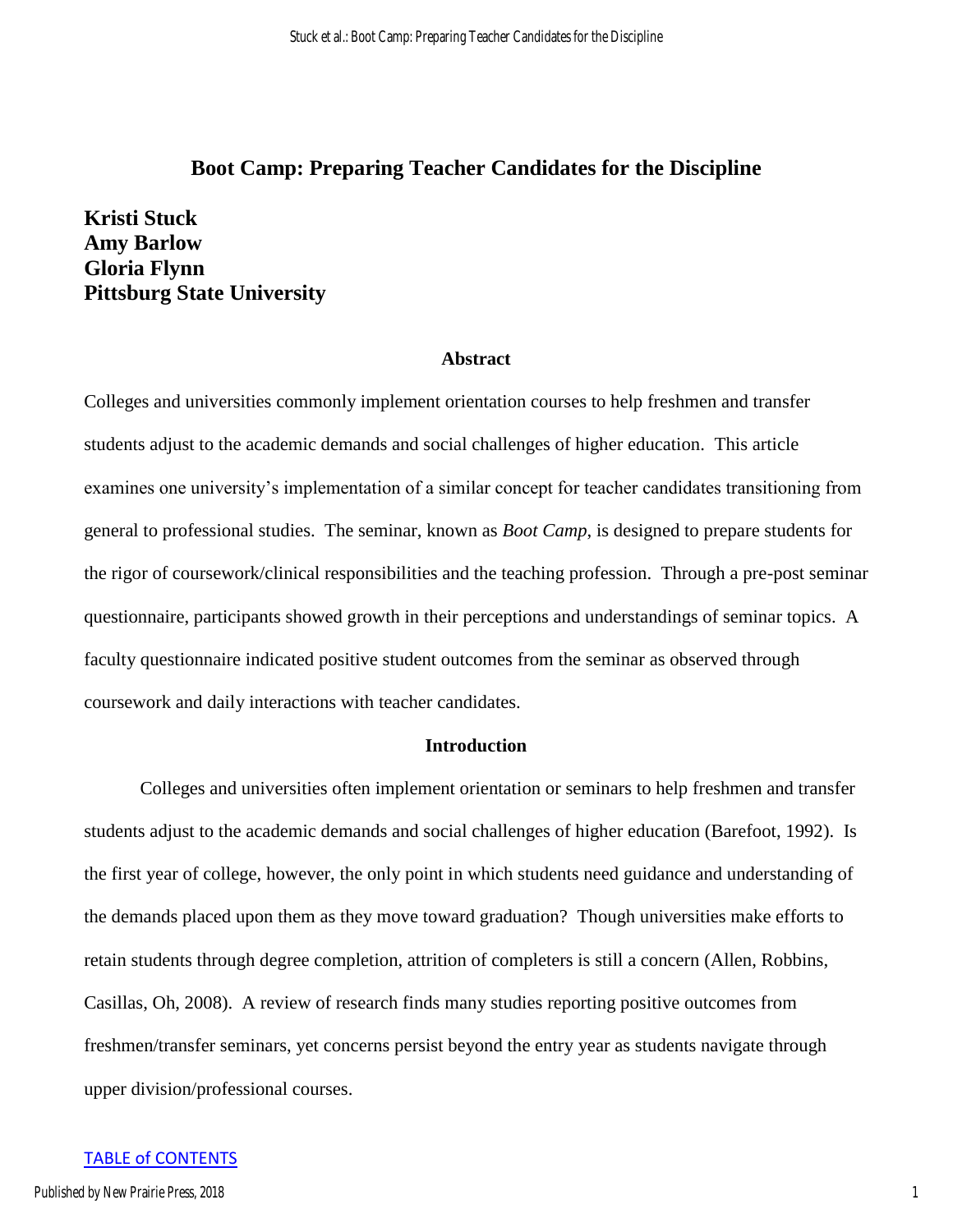The authors of this study, all teacher educators, noted unexpected struggles in some teacher candidates entering their professional programs of study. In seeking answers to address these concerns, they examined first-year seminar best practices and results as well as investigated if such practices exist as students move from general education to professional studies. They discovered a dearth of literature exists on such programs extending beyond the first year.

## Aims and Outcomes of First-Year Seminars

First-year seminars are defined as courses "intended to enhance the academic and/or social integration of first-year students" (Barefoot, 1992, p. 49). Barefoot (1992) classifies such seminars into five basic types: (1) extended orientation, (2) academic with uniform content across all sections, (3) academic with content that varies across sections, (4) preprofessional, discipline-linked, or majorspecific courses, and (5) basic study skills. The literature indicates the programs are instrumental in helping students make critical adjustments to academic demands and social challenges of higher education. Most seminar objectives aim to increase academic performance and retention rates (Padgett & Keup, 2011), however, multiple studies show outcomes of first-year seminars extend beyond initial course objectives, including stronger interpersonal and communication skills, more frequent interactions with faculty, improved practical competencies, study skills, and time management, increased usage of campus services, and fostered connectivity with the institution (Koch, Foote, Hinkle, Keup, & Pistilli, 2007; Kuh, 2008, Padgett & Keup, 2011).

Permzadian and Credé (2016) situate seminars within the framework of stress inoculation theory and met-expectations theory. Stress inoculation theory, according to Lazarus and Folkman, suggests that "stress results when perceived environmental demands and uncertainties exceed an individual's perceived coping resources" (in Permzadian & Credé, 2016, p. 281). With met-expectations theory, when an individual enters an organization for the first time there is some level of inconsistent match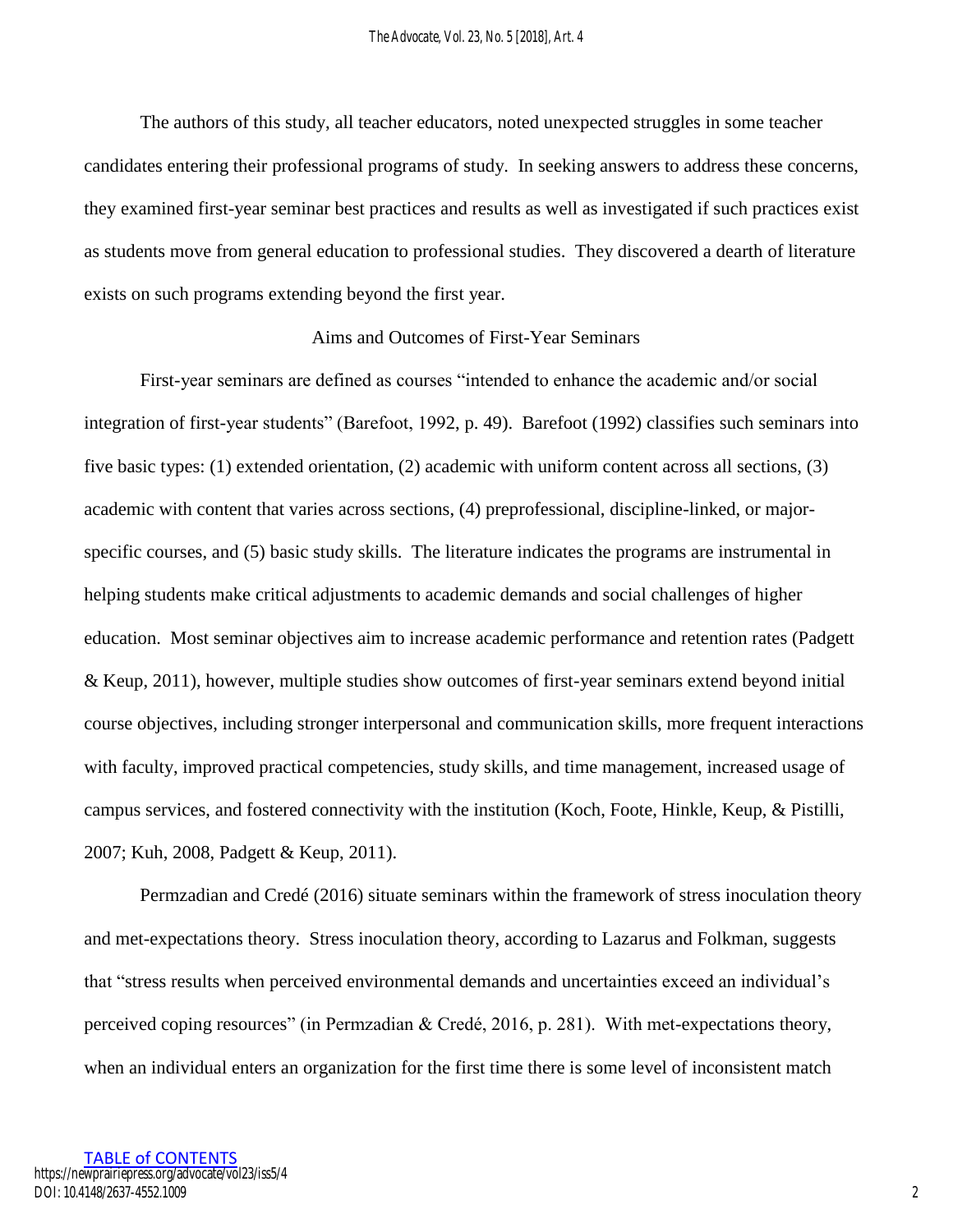between what the individual expects to experience and what the individual actually experiences (Porter & Steers, 1973). First-year seminars are organized to communicate information concerning tasks, the environment, and expected stressors (Fan & Wanous, 2008), so that students can adjust their pre-entry expectations and beliefs to better align with post-entry expectations and experiences (Fan, Buckley & Litchfield, 2012; Janis, 1983). Additional benefits for new students also include learning about stress coping resources (e.g., academic advisement, career services) and stress coping skills and strategies (e.g., time management, study skills), as well as connecting with instructors and peers (Permzadian & Credé, 2016).

### Boot Camp

 After examining the research on first-year seminars, the authors designed and implemented a one-day orientation for elementary education teacher candidates with goals for preparing students for the demands of the major and the profession. The authors, along with other faculty, had noted a disconnect between their expectations and students' understanding of the increase in academic and professional demands of the discipline. For example, faculty observed some students were often unprepared for inclass discussions and projects as well as unaware of and inexperienced with the time needed to study and prepare for coursework and field experiences. The seminar provides faculty opportunities for communicating information and expectations of courses, field experiences, and the profession as well as aligns students' pre-post entry beliefs and expectations. Through the seminar, faculty focus students to recognize and value the importance of entering into their program of study, realize the increase in academic demands within discipline coursework, set expectations for professional excellence, and begin building trusted relationships.

 The seminar, renamed *Boot Camp* by faculty, is held the first day of each semester. In order to provide a full day, quality experience, students come together as a cohort to receive consistent

#### TABLE of CONTENTS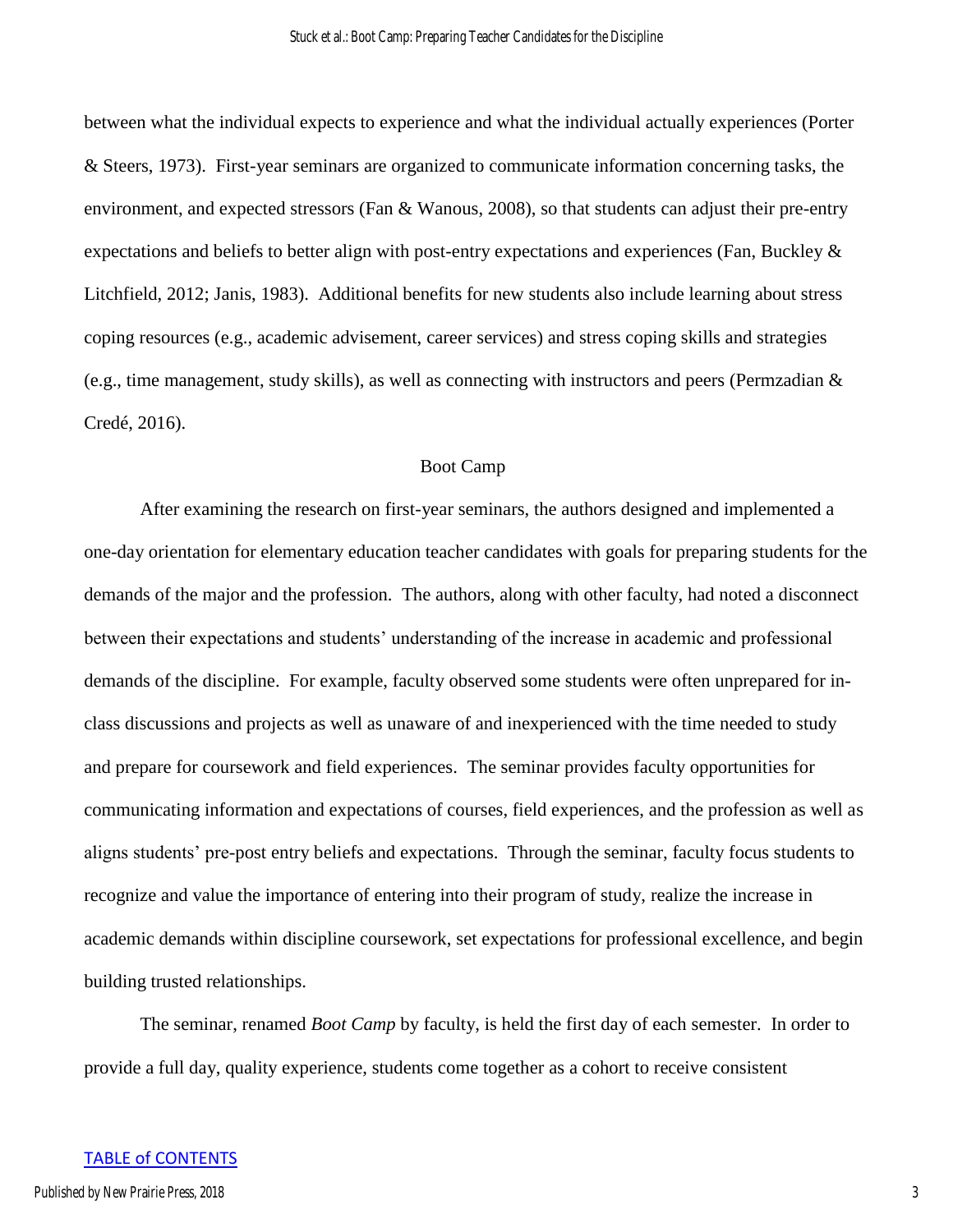information about program expectations through a co-teaching model. Students are engaged in discussions, tasks, and cooperative learning activities. Topics addressed in *Boot Camp* include the importance and value of the teaching profession, growth mindset and grit, academic integrity, and professionalism in oral and written communication. The importance of adhering to a level of excellence in classroom presence, specifically class attendance, participation, attitude, and assignment completion is also addressed.

### Methodology

 To gain insight into the perceptions and understandings of students prior to *Boot Camp*, a cohort of 20 students responded to a 6-item open-ended questionnaire focused on 3 areas: professionalism, academic misconduct, and growth mindset. Midway through the semester, the cohort completed the same questionnaire along with an item asking respondents to reflect upon ways in which *Boot Camp* was impacting their first semester as a teacher candidate. Seventeen of the original 20 member cohort were able to be matched for analysis. Both pre- and posttests were coded to determine growth while assuring anonymity of respondents. Additionally, this cohort's faculty completed a 3-item questionnaire to gather their perceptions of student outcomes as a result of *Boot Camp.* 

### Results

 Analysis of the *Boot Camp* pre- and posttests revealed increased understanding of all topics addressed as indicated by the depth, detail, and accuracy of responses. Student responses to pre-test items were succinct with simple descriptions. For example, when given the prompt *Describe how teacher candidates can demonstrate professionalism.* respondents provided statements such as, "be respectful" and "be professional" with limited details. Post-*Boot Camp* responses to the same question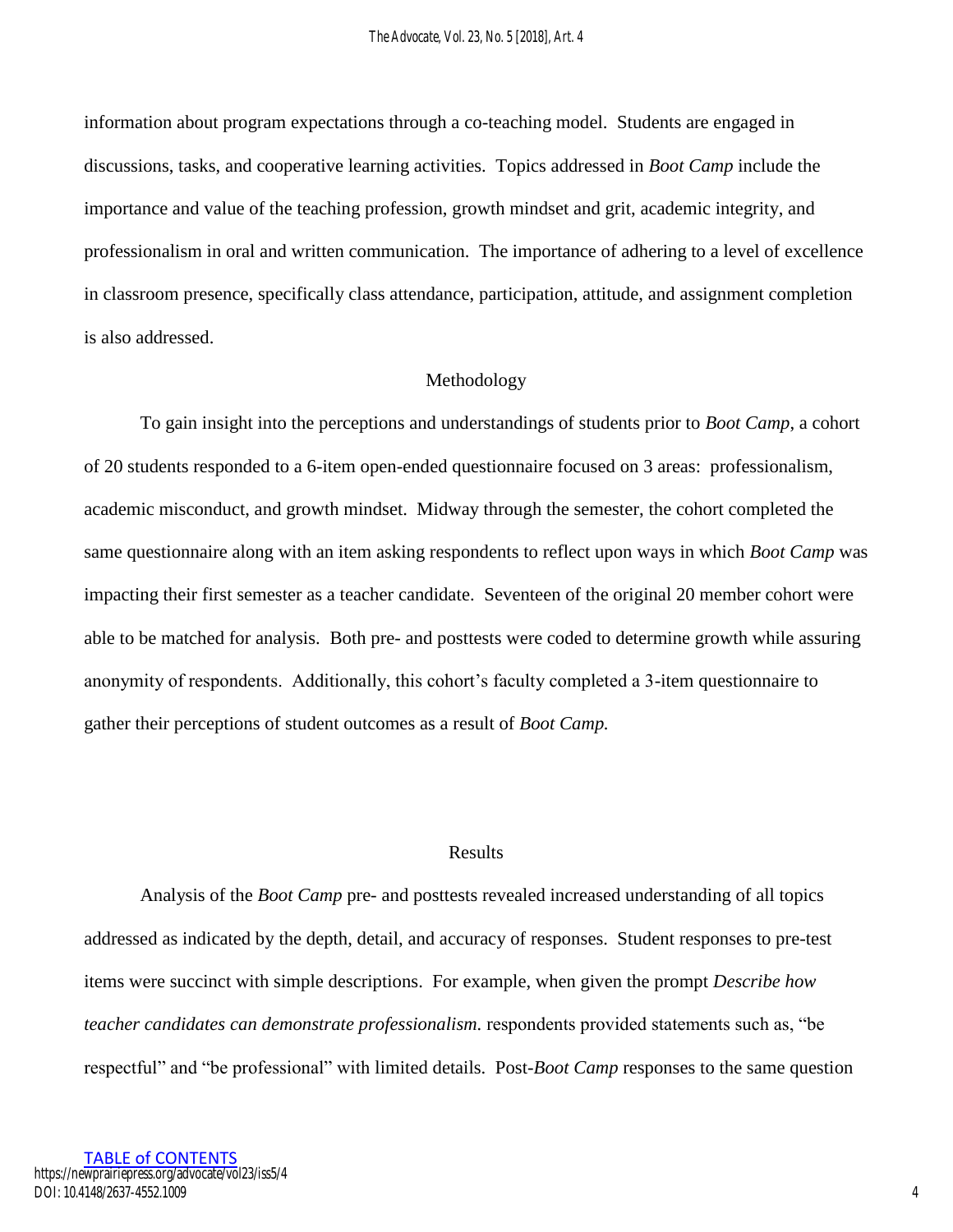included increased specificity such as, "have work completed in a timely manner," "taking an active role in classwork and taking initiative," and "constantly reflecting, asking questions, and being observant."

Posttest responses also showed corrections of misconceptions and misunderstandings when compared to pretest responses. One common misconception noted in the pretest was the amount of time needed outside of class to complete assignments and study for courses. Pretest responses ranged from 3 to 40 hours per week with only 18% of students correctly estimating the commonly recommended 2 to 3 hours of study time and preparation per credit hour enrolled (University of Michigan-Flint, 2017). After *Boot Camp*, 82% of students correctly identified the number of hours recommended weekly for study and preparation time. During *Boot Camp,* 

students were required to plot out study time within their weekly course/field schedules. Of this experience, one student stated, "Setting aside time to study each week… helped me see how much time a week I would truly need."

 Five faculty who worked with 2 cohorts since the inception of *Boot Camp* completed a questionnaire describing changes noted in students and sharing perceptions of the effort. Analysis of faculty respondents indicated increased exhibition of enthusiasm upon entering the program and a greater investment in coursework. Additionally, faculty observed students rising to higher expectations and demonstrating more engagement in class. When *Boot Camp* was being designed, faculty expressed concern about oral and written communication of students. Poor speech (i.e., slang, incorrect grammar), disregarding appropriate titles (i.e., referring to professors and cooperating teachers by last names only), and making demands and excuses were all part of this discussion. These issues were all identified as areas of notable improvement from all faculty respondents. One faculty member shared, "I am pleased to report a much more professional demeanor represented in e-mail communication."

#### TABLE of CONTENTS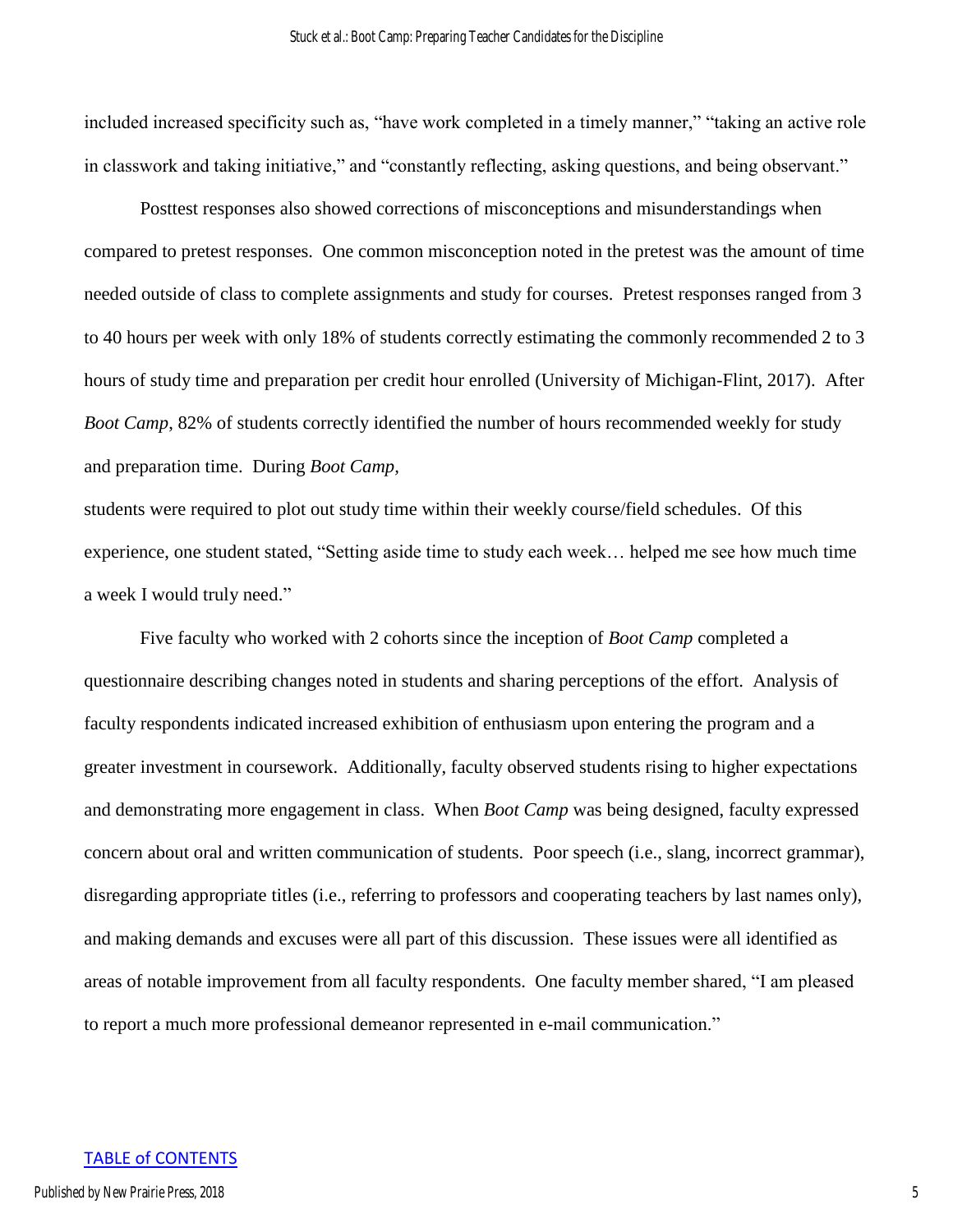Faculty and student respondents also reflected on the positive outcomes of *Boot Camp.* Students believed understanding the high expectations of faculty as one of the most beneficial outcomes of the experience. For one student, *Boot Camp,* "insured…that I was in an outstanding program. I knew when I walked away I would be pushed to my full potential." Another student stated, "One part of *Boot Camp* that has positively impacted me was the layout of how the semester would go…this helped me tremendously to prepare for what was to come." All cohort faculty are introduced, give presentations, and eat lunch with students during the seminar. This opportunity—becoming acquainted with and sharing expectations to students—was also cited as valuable among both groups. One student wrote, "having *Boot Camp* gave me a way to stay grounded through the semester. It also helped to start relationships with the teachers before the semester started." A faculty member also indicated that *Boot Camp* was beneficial for students because it "built relationship(s) between [themselves] and faculty."

## Conclusion

Based upon first-year orientation programs supporting students' transition to higher education, the preprofessional seminar was designed to prepare students for the academic rigor and responsibilities within the discipline. Though several factors limit the current study, *Boot Camp* has reaped initial results encouraging its continuance with goals to increase its impact and methods to effectively monitor student progress over time. Its initial success should encourage other university teaching faculty to consider implementing similar pre-professional seminars. Further research in this area could help faculty develop highly effective seminar experiences that support student success through professional courses to graduation.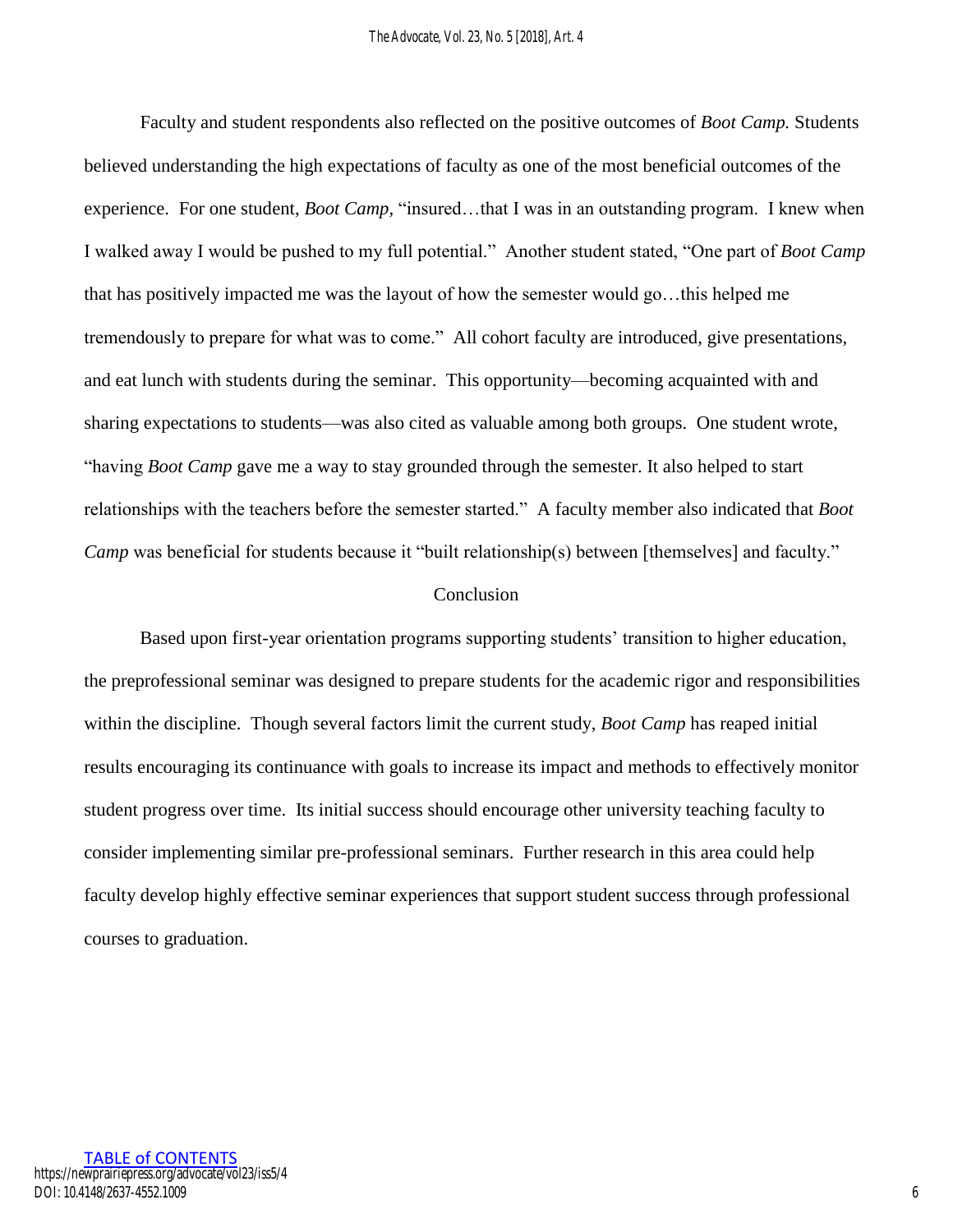#### References

- Allen, J., Robbins, S. B., Casillas, A., & Oh, I.-S. (2008). Third-year college retention and transfer: Effects of academic performance, motivation, and social connectedness. *Research in Higher Education*, 49, 647-664. doi: 10.1007/s11162-008-9098-3
- Barefoot, B. (1992). *Helping first-year college students climb the academic ladder: Report of a national survey of freshman seminar programming in American higher education* (Unpublished doctoral dissertation). Williamsburg, VA: College of William and Mary.
- Fan, J., Buckley, M. R., & Litchfield, R. C. (2012). Orientation programs that may facilitate newcomer adjustment: A literature review and future research agenda. In J. J. Martocchio, A. Joshi, & H. Liao (Eds.), *Research in personnel and human resources management* (Vol. 31, pp. 87-143). Bingley, England: Emerald.
- Fan, J., & Wanous, J. P. (2008). Organizational and cultural entry: A new type of orientation program for multiple boundary crossings. *Journal of Applied Psychology*, 93, 1390-1400. doi:10.1037/a0012828
- Janis, I. L. (1983). Stress inoculation in health care: Theory and research. In D. Meichenbaum & M. E. Jaremko (Eds.), *Stress reduction and prevention* (pp. 67-99). New York, NY: Plenum.
- Koch, A. K., Foote, S. M., Hinkle, S. E., Keup, J. R., & Pistilli, M. D. (Eds.) (2007). *The first-year experience in American higher education: An annotated bibliography* (4th ed.). Columbia: University of South Carolina, National Resource Center for The First-Year Experience and Students in Transition.
- Kuh, G. D. (2008). *High-impact educational practices: What they are, who has access to them, and why they matter*. Washington, DC: Association of American Colleges and Universities.

Lazarus, R. S., & Folkman, S. (1984). *Stress appraisal and coping*. New York, NY: Springer.

#### TABLE of CONTENTS